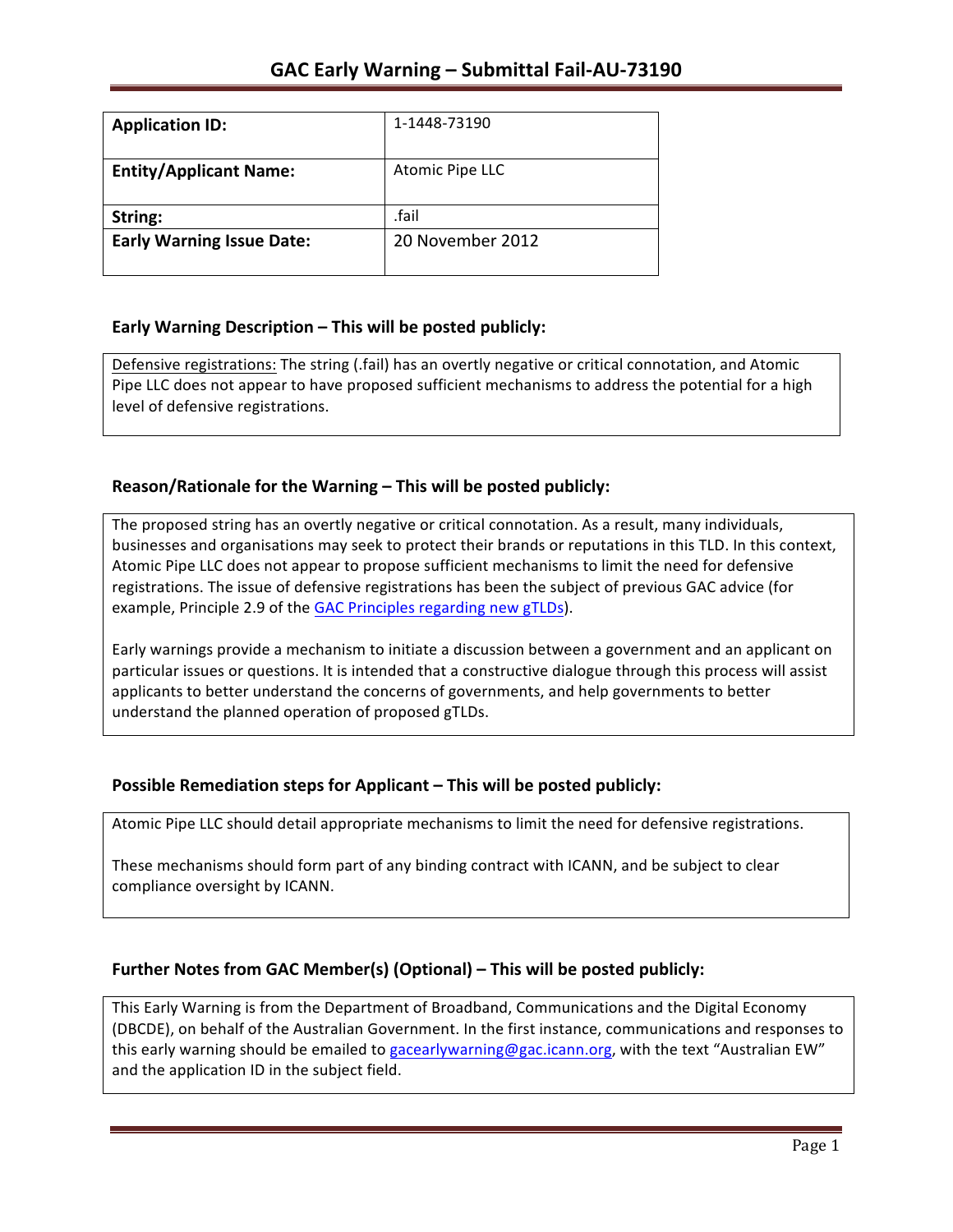# **INFORMATION FOR APPLICANTS**

## **About GAC Early Warning**

The GAC Early Warning is a notice only. It is not a formal objection, nor does it directly lead to a process that can result in rejection of the application. However, a GAC Early Warning should be taken seriously as it raises the likelihood that the application could be the subject of GAC Advice on New gTLDs or of a formal objection at a later stage in the process. Refer to section 1.1.2.4 of the Applicant Guidebook (http://newgtlds.icann.org/en/applicants/agb) for more information on GAC Early Warning.

## **Instructions if you receive the Early Warning**

**ICANN** strongly encourages you work with relevant parties as soon as possible to address the concerns **voiced in the GAC Early Warning.** 

#### **Asking questions about your GAC Early Warning**

If you have questions or need clarification about your GAC Early Warning, please contact gacearlywarning@gac.icann.org. As highlighted above, ICANN strongly encourages you to contact gacearlywarning@gac.icann.org as soon as practicable regarding the issues identified in the Early Warning. 

#### **Continuing with your application**

If you choose to continue with the application, then the "Applicant's Response" section below should be completed. In this section, you should notify the GAC of intended actions, including the expected completion date. This completed form should then be sent to gacearlywarning@gac.icann.org. If your remediation steps involve submitting requests for changes to your application, see the change request process at http://newgtlds.icann.org/en/applicants/customer-service/change-requests.

In the absence of a response, ICANN will continue to process the application as submitted.

#### **Withdrawing your application**

If you choose to withdraw your application within the 21-day window to be eligible for a refund of 80% of the evaluation fee (USD 148,000), please follow the withdrawal process published at http://newgtlds.icann.org/en/applicants/customer-service/withdrawal-refund. Note that an application can still be withdrawn after the 21-day time period; however, the available refund amount is reduced. See section 1.5 of the Applicant Guidebook.

**For questions please contact: gacearlywarning@gac.icann.org**